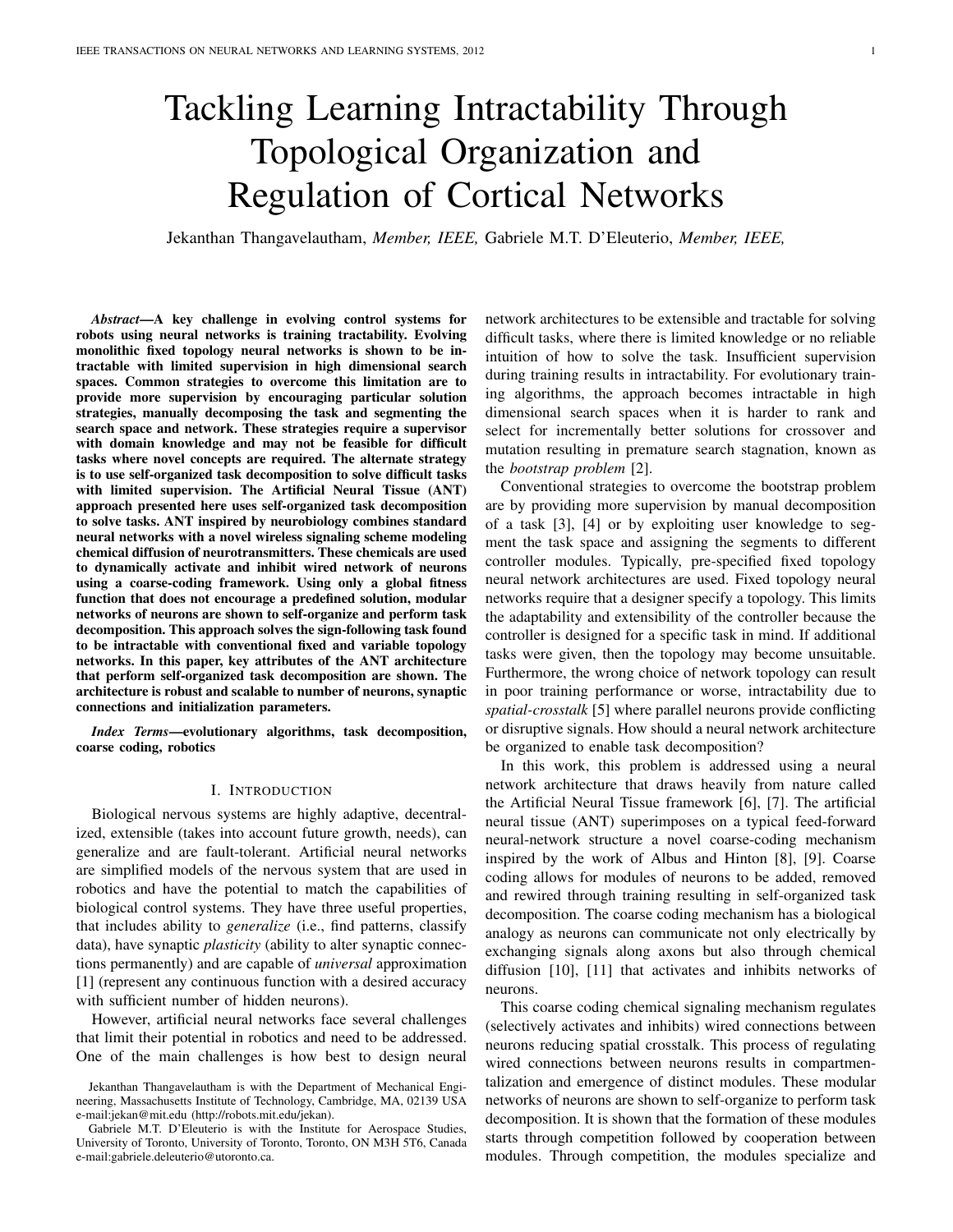segment the search space. Through cooperation, newly discovered functionality is protected from damaging mutations. With limited supervision, this coarse-coding mechanism is shown to effectively solve the sign-following task found to be intractable with conventional fixed and variable topology networks. The mechanism is shown robust and scalable to number of neurons, synaptic connections and initialization parameters.

The remainder of this article is organized as follows. Section II presents some background and related work. Section III presents the Artificial Neural Tissue approach. Section IV and Section V present a representative task, namely the signfollowing task used to demonstrate ANT's capabilities. This is followed by analysis in Section V and discussion in Section VI.

### II. RELATED WORK

Conventional training strategies for difficult tasks with high dimensional input spaces use predesigned modular neural networks. These networks consist of modules called 'expert networks' that are trained on subsets of the input space selected by an experimenter to perform task decomposition [5]. Typically this requires less training time and shows improved performance than a single monolithic network [5]. Arbitration is performed between the expert networks using a competitive Product of Experts model [12] or cooperative Mixture of Experts model [5]. With these methods, the arbitrating (gating) function and the expert networks use different error functions for backpropagation training.

The network topology and number of modules are typically predetermined by the experimenter based on domain knowledge of a task at hand. The mixture of experts models have been adapted to using evolutionary algorithms for the design of the networks and negative correlation learning for tuning the weights [13]. These methods are in contrast to the ANT architecture, where the design processes is the product of a single evolutionary training run.

Self-Organizing Maps (SOMs) are neural network architectures used to extract one or two dimensional representations of high dimensional input spaces [14]. The topology of the input data tends to be well preserved, enabling understanding of its structures [14], [15], [17]. Typically SOMs are fixed neural network architectures that require domain knowledge of an input space to design them. More recently, SOMs with dynamic topologies have been developed [16]. SOMs have also been developed for robotic control without requiring detailed models of a physical system [17]. For a typical robotic task, several SOMs are organized in a user defined hierarchical structure to perform task decomposition [17]. ANT avoids this problem with the effective use of a global fitness function for a given task. The fitness function mediates training and facilitates evolution of the neural network architecture to decompose and solve the task through trial and error.

Another class of neural network architectures known as Liquid State Machines (LSMs) [18], Echo State Networks [19] and Backpropagation Decorrelation [20] rely on reservoir (liquid) of randomly connected neurons. In Liquid State Machines a state vector linearly combines a reservoir of neurons to produce an output. Training is performed on the state vector not the reservoir. However this requires the reservoir topology be effective in separating the task space. Typically the reservoir is randomly generated using carefully chosen parameters specific to a problem domain and has been an area of active research [21], [22], [20]. For a general case, the generation of reservoirs may require searching hundreds or thousands of reservoirs to find a suitable one. Training algorithms have also been used to generate and find suitable reservoirs [22]. These algorithms are comparable to the state-of-the-art, in such fields as face recognition [23]. LSMs have also been suggested for motorcontrol similar to the cerebellum [24]. With these networks, the computational cost of the architecture is high because all the neurons in the reservoir need to be evaluated, although it is often unclear of what are contributions of each neuron in the reservoir.

ANT like LSMs benefit from having a reservoir of neurons in the form of a tissue. However, not all the neurons are active all the time in the tissue. This selective activation and inhibition is performed through a coarse coding process. This enables ANT to be computationally efficient and flexible compared to LSMs. Coarse coded selection can vary the number of active neurons during training. The training process could be explorative during early stages, looking for new strategies and taking risks, while acting as a filter and safeguarding innovate traits during later stages as shown in Section V.C.

Artificially evolved neural network architectures such as NEAT (NeuroEvolution of Augmenting Topologies) show the potential advantage of evolving both the neuron weights and topology concurrently [25]. It is argued that growing the network incrementally through ('complexification') helps minimize the dimensional search space and thus improve evolutionary performance [25]. Hierarchical Enforced SubPopulations (H-ESP) is another variable topology neural network architecture, where populations of neurons and the networks that contain them are evolved in parallel [26]. ANT is more flexible than NEAT and H-ESP. It can be initialized with a large number of neurons without the need for incremental 'complexification' as we see in Section V.C. The process evolves the networks and neurons concurrently. This is accomplished using coarse-coding that can effectively suppress unnecessary/disruptive neurons (that NEAT lacks) while activating neurons specialized for specific input signals.

Another approach to evolving solutions to complex tasks is to exploit encoding schemes that partition the search space. This includes a multicellular developmental system that uses gene regulatory networks to control neuron differentiation, division and death by Eggenberger [27]. In these systems, regulatory networks acts on the developmental program in constructing the phenotype. In contrast, within ANT, regulatory networks are active throughout an individual's lifetime, both during development and after.

Astor and Adami's [28] NORGEV tissue architecture is another multicellular development system that generates neurons arranged in a two-dimensional structure. Cell replication and connections are formed through a gene-regulated development process using a Genetic Programming type command set. Planar architectures such as NORGEV lack the laminar (columnar layering) of neurons found in cortical structures. Within ANT,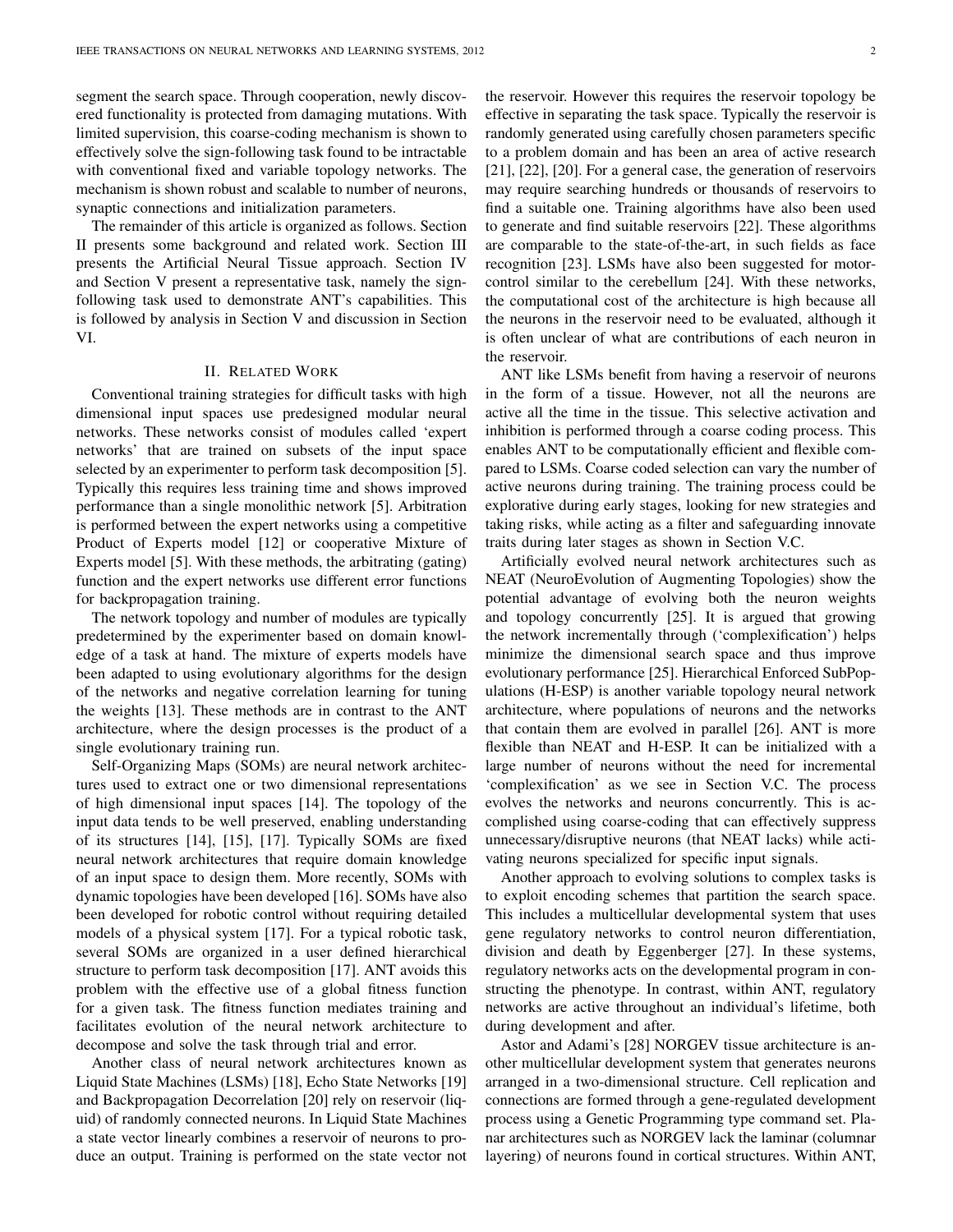

Fig. 1. In a randomly generated tissue, most motor neurons would produce noisy/incoherent output that would 'drown out' signals from a few desired motor neurons due to spatial crosstalk [5]. Neurochemicals emitted by decision neurons selectively activate networks of desired motor neurons (i) and (ii) by coarse-coding overlapping diffusion as shown. This inhibits noisy motor neurons and eliminates spatial crosstalk.

the neurons are organized into a three dimensional tissue, well suited for chemical diffusion of signals and better match existing observations from neurophysiology of columnar layering of neurons [29].

It has been argued that effectively encoding phenotypes (such as neural networks) for evolutionary training can decrease the search space by exploiting regularities through gene duplication [30]. Indirect developmental encoding schemes for neural networks such as Artificial Embrogeny (AE) systems [31] produces phenotypes through recursive rewriting of the genotype code. These systems use an artificial chemistry as a grammar or model cellular metabolism and replication. Other recursive rewriting schemes include Cellular Encoding [32], matrix-rewriting [33], L-Systems (see [34], [35]) to generate neural networks. Some Artificial Embrogeny systems combine multicellular development such as that by Dellaert and Beer [36] that can sense neighboring neurons and use Morphers (fixed topology modular feed-forward neural network without hidden layers) to signal cell replication and development with embryonal stages (DES) [37]. ANT relies on a developmental scheme to generate its tissue and in theory can exploit regularities in the task space through gene duplication. This can make task decomposition effective, by having not to repeatedly learn simillar concepts used in different subtasks.

## III. ARTIFICIAL NEURAL TISSUE

The ANT architecture presented in this paper consists of a developmental program encoded in the 'genome,' that constructs a three-dimensional neural tissue and regulatory functions. Regulatory functions exists at two levels, gene/molecular level and at the cellular level. The tissue consists of two types of neural units, *decision neurons* and *motor-control neurons*, or simply motor neurons. Assume a randomly generated set of motor neurons in a tissue connected electrically (Figure 1a). Chances are most of these neurons will produce incoherent/noisy output, while a few may produce desired functions. If the signal from all of these neurons are summed, then these "noisy" neurons would drown out the output signal (Figure 1b) due to spatial crosstalk [5]. Within ANT, decision neurons emit chemicals that diffuse omnidirectionally (shown shaded) (Figure 1d). By coarse-coding multiple overlapping diffusion fields, the desired motor neurons can be selected and noisy neurons inhibited, referred to as neural regulation.

With multiple overlapping diffusion field (Figure 1d ii), there is redundancy and when one decision neuron is damaged the desired motor neurons are still selected. Networks of selected neurons, (i) and (ii) when controlling the same output result in competition. Cooperation results with different output. Let us discuss the computational mechanism of the tissue in detail first and then outline the process by which the tissue is created.

## *A. Motor Neurons*

We imagine the motor neurons within the tissue to be arranged in a regular rectangular lattice in which the neuron  $N_{\lambda}$  occupies the position  $\lambda = (l, m, n) \in \mathbb{I}^{3}$  (Figure 2). Depending on the activation functions used, the state  $s_{\lambda} \in \mathbb{S}$ of the neuron is either binary, i.e.,  $\mathbb{S}_b = \{0, 1\}$  or can be real,  $\mathbb{S}_p = [0, 1]$  or  $\mathbb{S}_r = [-1, 1].$ 





Fig. 2. Synaptic connections between ANT motor neurons from layer  $l + 1$ to l.

Each neuron  $N_{\lambda}$  nominally receives inputs from neurons  $N_{\kappa}$  where  $\kappa \in \mathcal{L}(\lambda)$ , the nominal input set. Here we shall assume that these nominal inputs are the  $3\times 3$  neurons centered one layer below  $N_{\lambda}$ ; in other terms,  $\mathcal{D}(\lambda) = \{(i, j, k) | i =$  $l-1, l, l+1; j = m-1, m, m+1; k = n-1$ . (As will be explained presently, however, we shall not assume that all the motor neurons are active all the time.)

The sensor data are represented by the activation of the sensor input neurons  $N_{\alpha_i}$ ,  $i = 1...m$ , summarized as  $A =$  $\{s_{\alpha_1}, s_{\alpha_2} \ldots s_{\alpha_m}\}\$ . Similarly, the output of the network is represented by the activation of the output neurons  $N_{\omega_j}$ ,  $j =$ 1... *n*, summarized as  $\Omega = \{s_{\omega_1^1}, s_{\omega_2^1}, s_{\omega_3^2} \dots s_{\omega_n^b}\}\$ , where  $k = 1 \dots b$  specifies the output behavior. Each output neuron commands one behavior of the agent. (In the case of a robot, a typical behavior may be to move forward a given distance.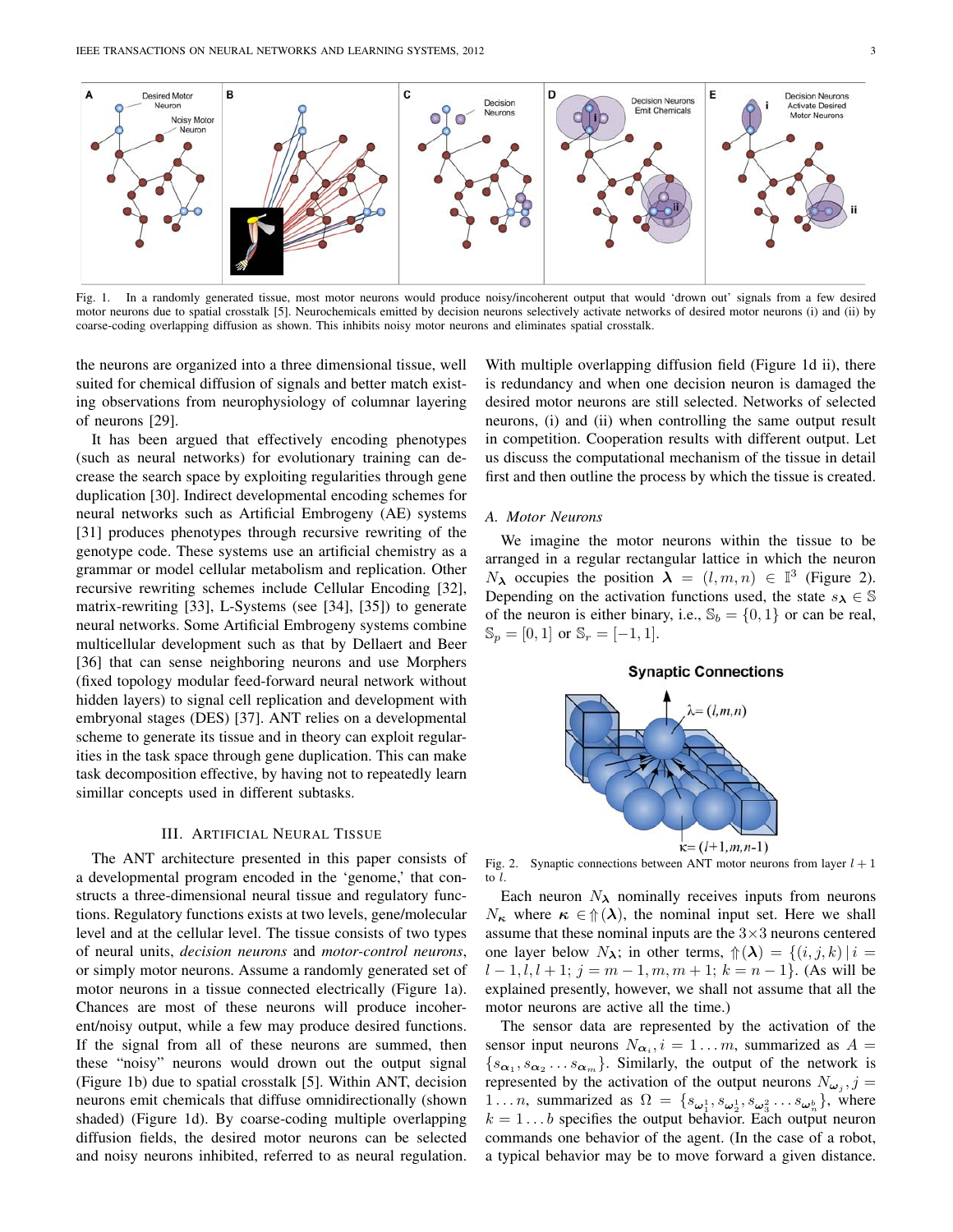This may require the coordinated action of several actuators. Alternatively, the behavior may be more primitive such as augmenting the current of a given actuator.) If  $s_{\omega_i^k} = 1$ , output neuron  $\omega_j$  votes to activate behavior k; if  $s_{\omega_j^k} = 0$ , it does not. Since multiple neurons can have access to a behavior pathway, an arbitration scheme is imposed to ensure the controller is deterministic where  $p(k) = \sum_{j=1}^{n} \gamma(s_{\omega_j^i}, k) s_{\omega_j^i}/n_k$  and  $n_k = \sum_{j=1}^n \gamma(s_{\omega_j^i}, k)$  is the number of output neurons connected to output behavior k where  $\gamma(s_{\omega_j^i}, k)$  is evaluated as follows:

$$
\gamma(s_{\omega_j^i}, k) = \begin{cases} 1, & \text{if } i = k \\ 0, & \text{otherwise} \end{cases}
$$
 (1)

and resulting in behavior k being activated if  $p(k) > 0.5$ .

As implied by the set notation of  $\Omega$ , the outputs are not ordered. In this embodiment, the order of activation is selected randomly. We are primarily interested here in the statistical characteristics of relatively large populations but such an approach would likely not be desirable in a practical robotic application. However, this can be remedied by simply assigning a sequence *a priori* to the activations. We moreover note that the output neurons can be redundant; that is, more than one neuron can command the same behavior, in which case for a given time step one behavior may be 'emphasized' by being voted multiple times.

## *B. The Decision Neuron*

The coarse coding nature of the artificial neural tissue is performed by the decision neurons. Coarse coding is a distributed representation that uses multiple overlapping coarse fields to encode a finer field [8], [9]. For example, coarse receptive fields can be overlapping circles and the area represented by the finer field more accurately encodes for a position than the individual coarse receptive fields.

Decision neurons occupy nodes in the lattice as established by the evolutionary process (Figure 3). The effect of these neurons is to excite into operation or inhibit the motor control neurons (shown as spheres). Once a motor control neuron is excited into operation, the computation outlined in (3) is performed. Motivated as we are to seek biological support for ANT, we may look to the phenomenon of chemical communication among neurons. In addition to communicating electrically along axons, some neurons release chemicals that are read by other neurons, in essence serving as a 'wireless' communication system to complement the 'wired' one.



Fig. 3. Coarse coding regulation being performed by two decision neurons (shown as squares) that diffuse a chemical, in turn activating a motor neuron column located at the center (right).

Each decision neuron can be in one of two states, one in which it diffuses a neurotransmitter chemical or remains dormant. The state of a decision neuron  $T_{\mu}$ ,  $\mu$  is binary and determined by one of the activation functions (see Section III.C). Assuming the decision neurons use the modular activation function described in Section III.C, the inputs to  $T_{\mu}$  are all the input sensor neurons  $N_{\alpha}$ ; *i.e.*,  $s_{\mu} = \psi_{\mu}(s_{\alpha_1} \dots s_{\alpha_m})$ where  $\sigma_{\mu} = \sum_{\alpha} v_{\alpha}^{\mu} s_{\alpha} / \sum_{\alpha} s_{\alpha}$  and  $v_{\alpha}^{\mu}$  are the weights. The decision neuron is dormant if  $s_{\mu} = 0$  and releases a virtual neurotransmitter chemical of uniform concentration  $c_{\mu}$  over a prescribed field of influence if  $s_{\mu} = 1$ .

Motor control neurons within the highest chemical concentration field are excited into operation. Only those neurons that are so activated will establish the functioning network for the given set of input sensor data. Owing to the coarse coding effect, the sums used in the weighted input of (2) are over only the set  $\mathcal{D}(\lambda) \subseteq \mathcal{D}(\lambda)$  of active inputs to  $N_{\lambda}$ . Likewise the output of ANT is in general  $\overline{\Omega} \subseteq \Omega$ . The decision neuron's field of influence is taken to be a rectangular box extending  $\pm d_{\mu}^{r}$ , where  $r = 1, 2, 3, \dots$ , from  $\mu$  in the three perpendicular directions. These three dimensions along with  $\mu$  and  $c_{\mu}$ , the concentration level of the virtual chemical emitted by  $T_{\mu}$ , are encoded in the genome.

Decision neurons emit chemicals that are used to selectively activate and inhibit motor control neurons. We label this component of ANT as the *neural regulatory system*. This is akin to genes being able to activate or inhibit other genes in a gene regulatory system.

## *C. Activation Function*

The modular activation function allows selection among four possible threshold functions of the weighted input  $\sigma$ . The use of two threshold parameters, allows for a single neuron to compute the XOR function, in addition to the AND and OR functions. For this version of the modular activation function,

$$
\psi_{\text{down}}(\sigma) = \begin{cases}\n0, & \text{if } \sigma \ge \theta_1 \\
1, & \text{otherwise}\n\end{cases}
$$
\n
$$
\psi_{\text{up}}(\sigma) = \begin{cases}\n0, & \text{if } \sigma \le \theta_2 \\
1, & \text{otherwise}\n\end{cases}
$$
\n
$$
\psi_{\text{ditch}}(\sigma) = \begin{cases}\n0, & \min(\theta_1, \theta_2) \le \sigma < \max(\theta_1, \theta_2) \\
1, & \text{otherwise}\n\end{cases}
$$
\n
$$
\psi_{\text{mound}}(\sigma) = \begin{cases}\n0, & \sigma \le \min(\theta_1, \theta_2) \text{ or } \sigma > \max(\theta_1, \theta_2) \\
1, & \text{otherwise}\n\end{cases}
$$
\n(2)

and the weighted input  $\sigma_{\lambda}$  for neuron  $N_{\lambda}$  is nominally taken as

$$
\sigma_{\lambda} = \frac{\sum_{\kappa \in \Uparrow(\lambda)} w_{\lambda}^{\kappa} s_{\kappa}}{\sum_{\kappa \in \Uparrow(\lambda)} s_{\kappa}} \tag{3}
$$

with the proviso that  $\sigma = 0$  if the numerator and denominator are zero. Also,  $w^{\kappa}_{\lambda} \in \mathbb{R}$  is the weight connecting  $N_{\kappa}$  to  $N_{\lambda}$ . We may summarize these threshold functions in a single analytical expression as

$$
\psi = (1 - k_1)[(1 - k_2)\psi_{\text{down}} + k_2\psi_{\text{up}}] + k_1[(1 - k_2)\psi_{\text{dict}} + k_2\psi_{\text{mount}}]
$$
\n(4)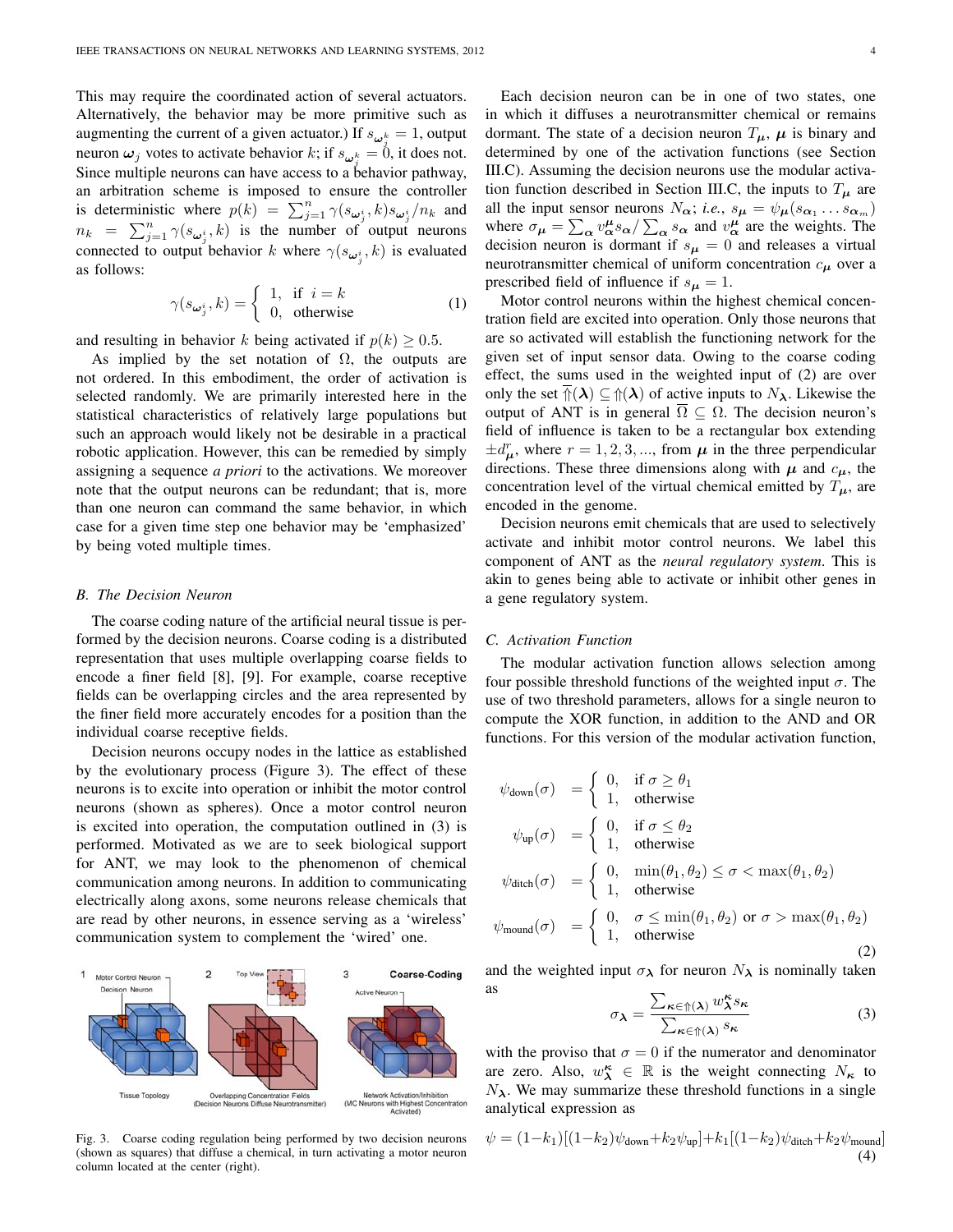where  $k_1$  and  $k_2$  can take on the value 0 or 1. The activation function is thus encoded in the genome by  $k_1, k_2$  and the threshold parameters  $\theta_1, \theta_2 \in \mathbb{R}$ .

#### *D. Evolution and Development*

A population of ANT controllers is evolved in an artificial Darwinian manner. The 'genome' for a controller contains a 'gene' for each cell with a specifier  $D$  used to distinguish the functionality (between motor control, decision and tissue). A constructor protein (an autonomous program) interprets the information encoded in the gene and translates this into a cell descriptor protein (Figure 4). The gene 'activation' parameter is a binary flag resident in all the cell genes and is used to either express or repress the contents of the gene. When repressed, a descriptor protein of the gene content is not created. Otherwise, the constructor protein 'grows' a cell. Each cell position is specified in reference to a seed-parent address. A cell-death flag determines whether the cell commits suicide after being grown. Once again, this feature in the genome helps in the evolutionary process with a cell committing suicide still occupying a volume in the lattice although it is dormant. In otherwise retaining its characteristics, evolution can decide to reinstate the cell by merely toggling a bit through mutation.

In turn mutation (manipulation of gene parameters with a uniform random distribution) to the growth program results in new cells being formed through cell division. The rate at which mutation occurs to a growth program is also specified for each tissue and is dependent on the cell replication probability parameter  $T_r$ . This probability parameter is used to determine whether a new cell is inserted. Cell division requires a parent cell (selected with highest replication probability relative to the rest of the cells within the tissue) and copying  $m\%$  of the original cell contents to a daughter cell (where  $m$  is determined based on uniform random distribution), with the remaining cell contents initialized from a uniform random distribution. This models a gene duplication process with the first  $m\%$  being a redundant copy of an existing gene and the remaining contents being malformed thus resulting in a subfunctionalization process, in which a daughter gene adopts part of the functions of its parental gene [38].

The "Cell Type" of each new cell is determined based on the ratio of motor control neurons to decision neurons, a parameter specified in the tissue gene. The new neuron can be located in one of six neighboring locations (top, bottom, north, south, east, west) chosen at random and sharing a common side with the parent and not occupied by another neuron.

## *E. Crossover and Mutation*

Within ANT, the genome is compartmentalized, through a direct encoding scheme, with each gene specifying the characteristics of each neuron within the tissue. Crossover is interchange of a set of genes between two parents to form a child. Before crossover, a parent affinity parameter,  $\varpi \in \{0, 1\}$ is chosen at random for each child genome. The affinity parameter is used to establish if each child genome has closer 'affinity' to one of its parents (either parent A or parent B). Thus if  $\varpi = 0$  then the genome has closer 'affinity' to parent A and  $\varpi = 1$  if it has affinity with parent B. Once the affinity parameter is established for a child genome, a crossover plane is drawn along the same position shown for the two parents in Figure 5.

It should be noted that each gene remains intact and the crossover operation does not result in an arbitrary segmentation and interchange of gene contents. Each neuron has a unique position parameter  $\lambda = (l, m, n)$  relative to rest of the neurons within the tissue, a crossover is performed by drawing a plane (with a normal vector parallel to the *x* or *y*-axis) separating the tissue. Cell genes within the parent genome located on the side of the plane closer to the origin is copied directly onto the child genome with the associated 'affinity' parameter and the remaining genes are interchanged between the parents based on a 'compatibility criterion' (Figure 5).

The 'compatibility criterion' imposes the following condition, that gene for neuron  $N_{\lambda_1}$  from parent A and  $N_{\lambda_2}$  from parent B could be interchanged if  $\lambda_1 = \lambda_2$ , i.e., have the same position after development and only when *both* genes are expressed or repressed during development. Thus child 1 with  $\omega = 0$  (affinity to parent A) assumes the gene for  ${}^B N_{\lambda_2}$ and child 2 with  $\varpi = 1$  (affinity to parent B) assumes  ${}^A N_{\lambda_1}$ . If the compatibility criterion is not met, then no interchange occurs, and thus  ${}^A N_{\lambda_1}$  is passed onto child 1 and  ${}^B N_{\lambda_2}$  is passed onto child 2. Thus if  ${}^A N_{\lambda_1}$  is not expressed in parent A and  $^B N_{\lambda_1}$  is expressed in parent B, then this pair of genes fail the 'compatibility criterion.'



Fig. 5. A crossover operation between two ANT parents. 'Compatible' neuron genes are interchanged as shown resulting in two offspring.

#### IV. SIGN FOLLOWING TASK

The evolutionary performance of the ANT framework is demonstrated in simulation and hardware for an unlabeled sign-following task. The workspace is modeled as a twodimensional grid environment with one holonomic robot (equivalent to a Khepera<sup>TM</sup> robot, equipped with a gripper and camera) occupying four grid squares. For these tasks, the controller must possess several behaviours such as the ability to decipher signs relative to the robot's current frame of reference, to remember the current sign while looking for the next one, and to negotiate obstacles (Figure 6). Each sign is color-coded and represents a waypoint (posted in a fixed frame of reference) that gives direction using one of four cardinal points to the next waypoint leading ultimately to the goal location.

Mines undetectable by the robot are randomly laid throughout the floor except along the pathway. Once a robot encounters a mine, it remains disabled for the remainder of its lifetime. The sensory input map is shown in Table I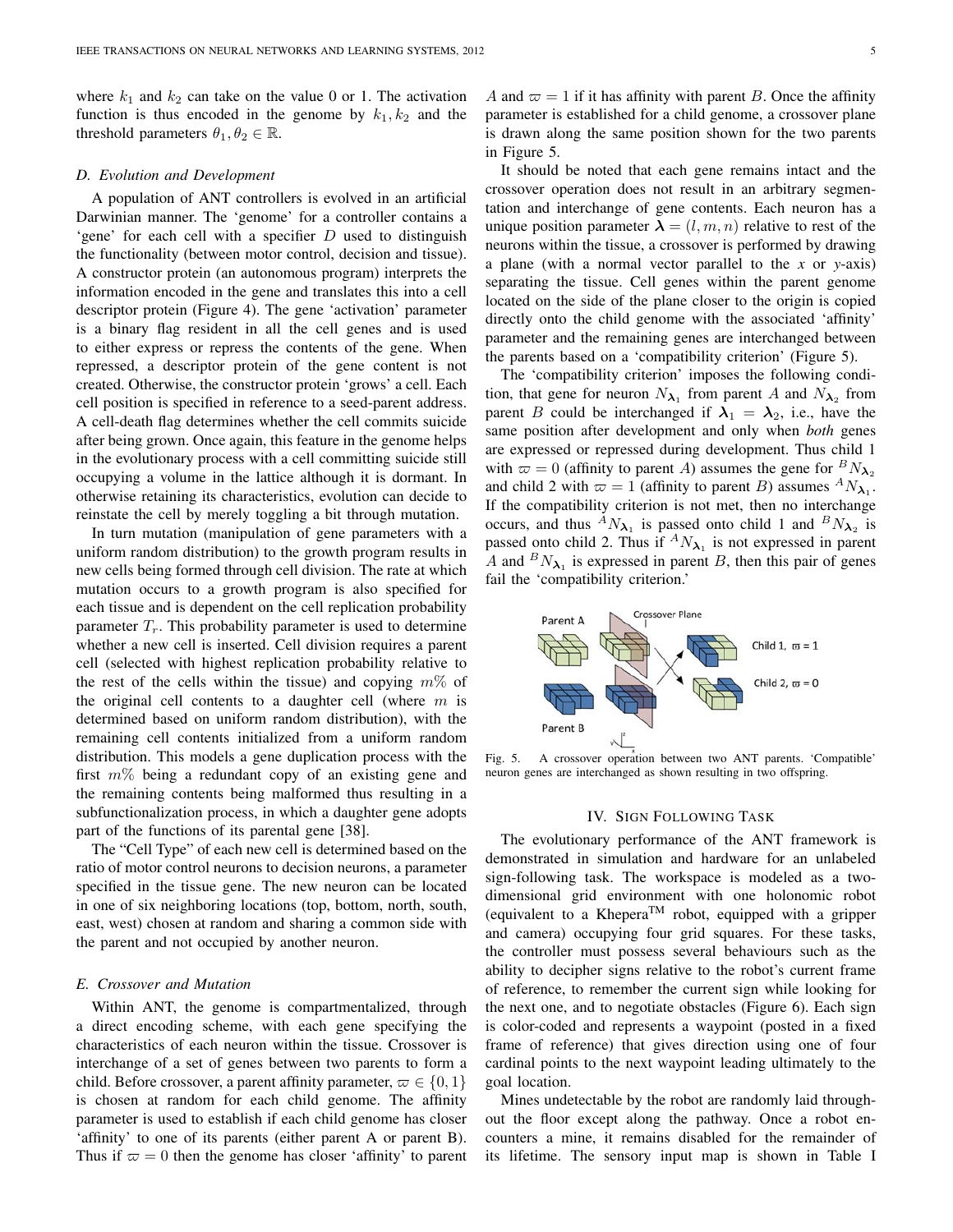| Specifier     | Reference<br>Address |  | Position |   | <b>Activation Function Parameters</b> |                             |           |          |          |    |        | Gene Activate | Cell Death | Replication | Output          | Reference |
|---------------|----------------------|--|----------|---|---------------------------------------|-----------------------------|-----------|----------|----------|----|--------|---------------|------------|-------------|-----------------|-----------|
|               |                      |  |          |   |                                       |                             |           |          |          |    |        |               |            | Prob.       | Behaviour       | Pointer   |
|               |                      |  |          | z | $W_I$ $W_2$                           |                             | $W_{\nu}$ | $\theta$ | $\theta$ | K. | $K_2$  |               |            |             |                 | p         |
| Integer [0,2] | Integer              |  | Integers |   |                                       | Integer Coding / Real [0.1] |           |          |          |    | Binary | Binary        | Binary     | Real [0,1]  | Integer $[0,b]$ |           |

| Specifier       | Reference<br><b>Address</b> |                 | Position |                |         | Diffusion Param. |            | <b>Diffusion</b><br>Concentration |  |                     | <b>Activation Function Parameters</b> |                  |          |        |       | Gene Activate    |
|-----------------|-----------------------------|-----------------|----------|----------------|---------|------------------|------------|-----------------------------------|--|---------------------|---------------------------------------|------------------|----------|--------|-------|------------------|
| D               | $\boldsymbol{A}$            | $\mathfrak{X}.$ | v        | $\overline{z}$ | $d_{r}$ | d.               | $d_{\tau}$ | e                                 |  | $W_I$ $W_2$         | 444                                   | $w_i   \theta_i$ | $\theta$ | As:    | $k_2$ | $\boldsymbol{G}$ |
| Integer $[0,2]$ | Integer                     |                 | Integers |                |         | Integers [1,3]   |            | Integers [0,1]                    |  |                     | Integer Coding / Real [0,1]           |                  |          | Binary |       | Binary           |
|                 |                             |                 |          |                |         |                  |            | <b>Tissue Gene</b>                |  |                     |                                       |                  |          |        |       |                  |
|                 | Neuron<br>Connifing         |                 |          |                |         |                  |            | Neuron                            |  | <b>Cood Address</b> |                                       |                  |          |        |       |                  |

| Specifier     | Neuron<br>Replication Prob.           |         | Neuron<br><b>Replication Ratios</b> | <b>Seed Address</b> |  |  |
|---------------|---------------------------------------|---------|-------------------------------------|---------------------|--|--|
|               |                                       | $n_{d}$ | $n_{m}$                             |                     |  |  |
| Integer [0,2] | <b>Integer Coding</b><br>[0.001, 0.1] |         | Integers [1,10]                     | Integer             |  |  |

Fig. 4. ANT gene map showing tissue, motor neuron and decision neuron genes.



Fig. 6. (Left) 2D grid world model for the sign-following task. (Right) Input sensor mapping from the robot.

(see also Figure 6 right). The task has to be accomplished using a discrete set of basis behaviors specified in Table II. These behaviors are activated based on controller output, are preordered and all occur within a single timestep. The robot is initially positioned next to the first sign, but the initial heading is randomly set to one of the four cardinal directions. Since the robot can only detect signs placed in front, it needs to go into a 'sign searching' mode and perform a sequence of 'turn left' or 'turn right' behaviors to detect the first sign. Once the first sign is detected, the robot then needs to transition into a 'sign following' mode requiring one bit of memory.

Deciphering signs relative to the robot's current frame of reference makes these tasks particularly difficult given a fitness function that measures success in terms of reaching the goal location. So when the goal is reached  $f_i = 1$ ; otherwise,  $f_i = 0$ . The simulated robot's world is a 20  $\times$  20 grid with 80 uniformly distributed obstacles and 40 randomly distributed mines (except along the path to the goal). The fitness is averaged over 100 runs with different initial conditions, the elapsed time for each run being limited to  $T = 100$  timesteps. For the EA experiments, the population consist of 100 individuals, using tournament selection, with tournament group size of 15 and crossover probability between parent of 70 %.

# *A. Results*

The evolutionary performance of various control system architectures is compared for the sign-following task (Figure 7). For some comparison, a fixed-topology recurrent network with 9 hidden and 4 output neurons is also shown. (Although this is typical of the results obtained for such a network, we did

not optimize its performance in any way.) Fixed-topology networks tend to have more 'active' synaptic connections present (all neurons are active) and thus more spurious neurons need to be dealt with simultaneously. The ANT topology with the coarse-coding neuro-regulatory functionality disabled (using modular activation function) shows nearly identical performance to NEAT [39] that uses variable length topology. Both approaches show better performance than the fixed topologies (including H-ESP [26]) but is not sufficient to complete the task for all the initial conditions tested. As we see from these results, the task is found to be intractable (due to performance stagnation) for these fixed and variable network topologies. ANT with access to memory variables successfully solves for all the initial conditions tested and outperforms the other controllers. ANT controller solutions (population best) evolved offline have been demonstrated on hardware using a holonomic LEGO<sup>®</sup> NXT (Figure 8). In the remaining sections we identify key attributes of the ANT architecture that enables it to solve the unlabeled sign-following task and where conventional neural networks fail.



Fig. 7. Evolutionary performance comparison for the sign-following task (population best, averaged over 60 EA runs).

# *B. Self-Organized Task Decomposition*

In this section we present evidence suggesting selforganized task decomposition occurs in the Artificial Neural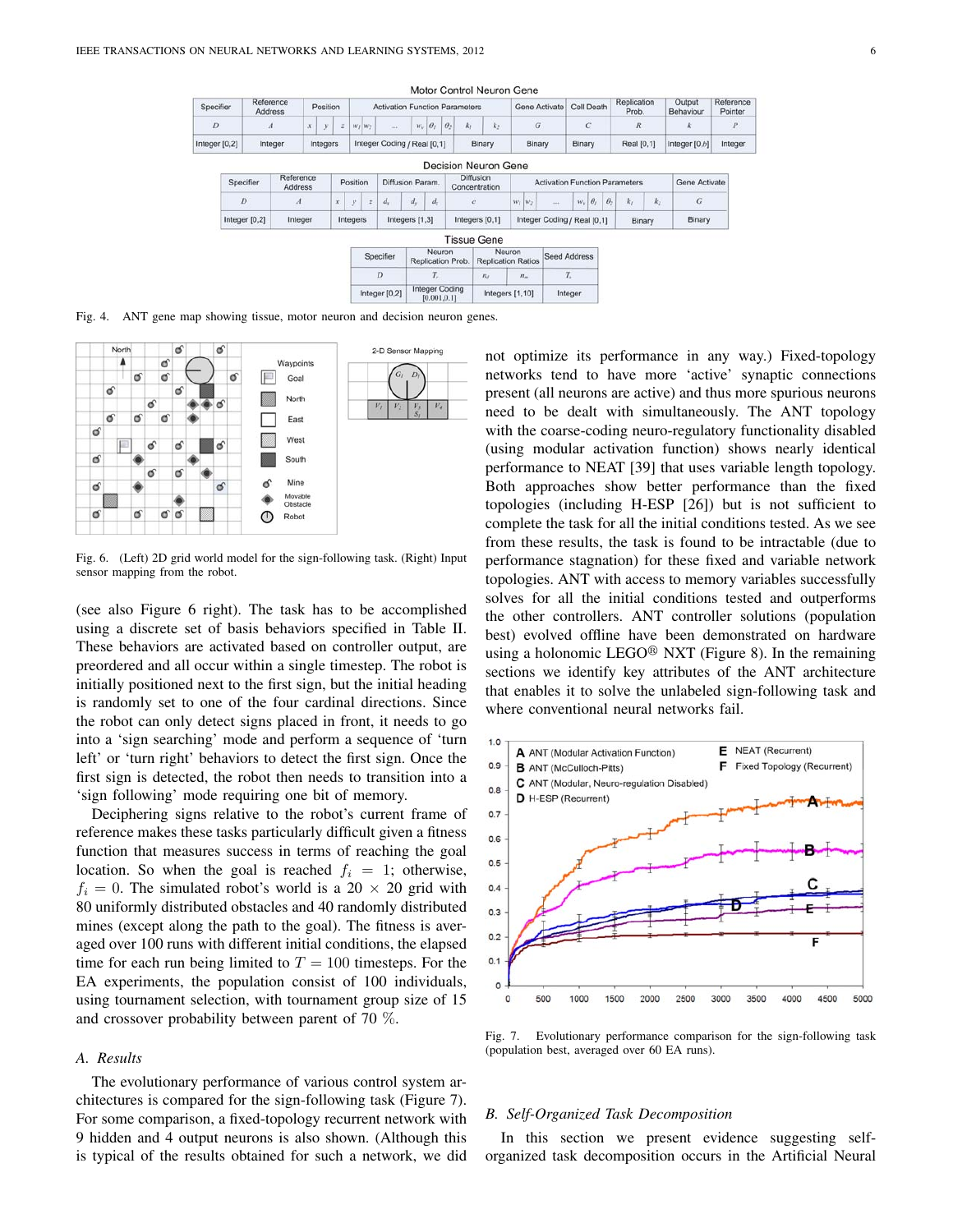TABLE I SENSOR INPUT FOR THE SIGN-FOLLOWING TASK.

| <b>Sensor Variables</b> | <b>Function</b>  | <b>Description</b>                                                   |
|-------------------------|------------------|----------------------------------------------------------------------|
| $V_1 \ldots V_4$        | Object detection | Robot, block, no obstacle                                            |
| $G_1$                   | Gripper status   | Holding block, no block                                              |
| $S_1$                   | Sign detection   | Red (North), pink (East), black (West), orange (South), green (Goal) |
|                         | Heading          | North, east, west, south                                             |

TABLE II BASIS BEHAVIORS FOR THE SIGN-FOLLOWING TASK.

| Order        | <b>Behavior</b>  | <b>Description</b>                                                   |
|--------------|------------------|----------------------------------------------------------------------|
|              | Pick-Up/Put-Down | Pick up from $V_2$ or $V_3$ or put down obstacle on $V_1$ or $V_4$ . |
|              | Move forward     | Move one square forward                                              |
|              | Turn right       | Turn $90^\circ$ right                                                |
| 4            | Turn left        | Turn $90^\circ$ left                                                 |
| 5, 7, 9, 11  | Bit set          | Set memory bit <i>i</i> to 1, $i = 1 \cdots 4$                       |
| 6, 8, 10, 12 | Bit clear        | Set memory bit <i>i</i> to 0, $i = 1 \cdots 4$                       |



Fig. 8. Snapshots of a holonomic LEGO<sup>®</sup> Mindstorms<sup>TM</sup> NXT robot performing the sign following task using an ANT controller. Frame 1 shows the robot interpreting an orange sign (coding for South) and turns right (robot frame of reference) once having sensed the black sign in Frame 4 (West). Frame 6 shows the robot stopping at the green sign (goal).

Tissue controllers. With human devised task decomposition, the first step to devise the overall goal of the task and then figure out the necessary subtasks, followed by further partitioning of the subtasks until all components of the task are identified and readily solvable. With self-organized task decomposition, there is no supervisor to break up the goal function into the necessary subtasks. Instead this process occurs through trial and error as we show here. For the sign-following task we only specify a global fitness function that doesn't bias for a particular solution strategy. At the end of each trial, the robot is at the goal location or not resulting in either a fitness of 1 or 0 respectively. However, a large number of board layouts (100) are used for fitness evaluation. Some of these board layouts are simpler to navigate (due to their shorter distances) than others. The simpler board layouts maybe solved by a set of memorized movements without needing to interpret the signs. Hence, memorized solutions that result in a robot reaching the goal location for a few scenarios have a fitness advantage over those that don't and hence first dominate the population in the early phase of the evolutionary search.

Individuals with these active tissue segments that randomly succeed have an advantage over those that do nothing or are stuck. Now for the next generation of individuals to have



Fig. 9. Fitness of population best for various L-shaped pathways for the sign following task and (bottom right) overall fitness.

an advantage over their parents strategy/solution they will need to succeed for more cases. Hence 'building blocks' of strategies are developed that permit the controllers to compete and better solve specific scenarios (Figure 9) giving itself a fitness advantage over those that don't. These better strategies are discovered through trial and error. But with a range of board layouts with a varying degrees of difficulty, these slight changes in strategy can be measured in fitness performance. The emergence of the capability to solve specific scenarios is suggested to be a punctuated process, in which building blocks of functionality contribute towards rapid fitness improvement of an individual at certain subtasks. Collectively, the contribution of these rapid punctuated improvements at specialized tasks appears as a gradual improvement of the overall fitness of the population (Figure 9, lower right).

With the creation of these building blocks, evolutionary pressure directs improvement in the fitness performance and leads to expanded task decomposition, by handling more subtasks (Figure 9). This process continues as the population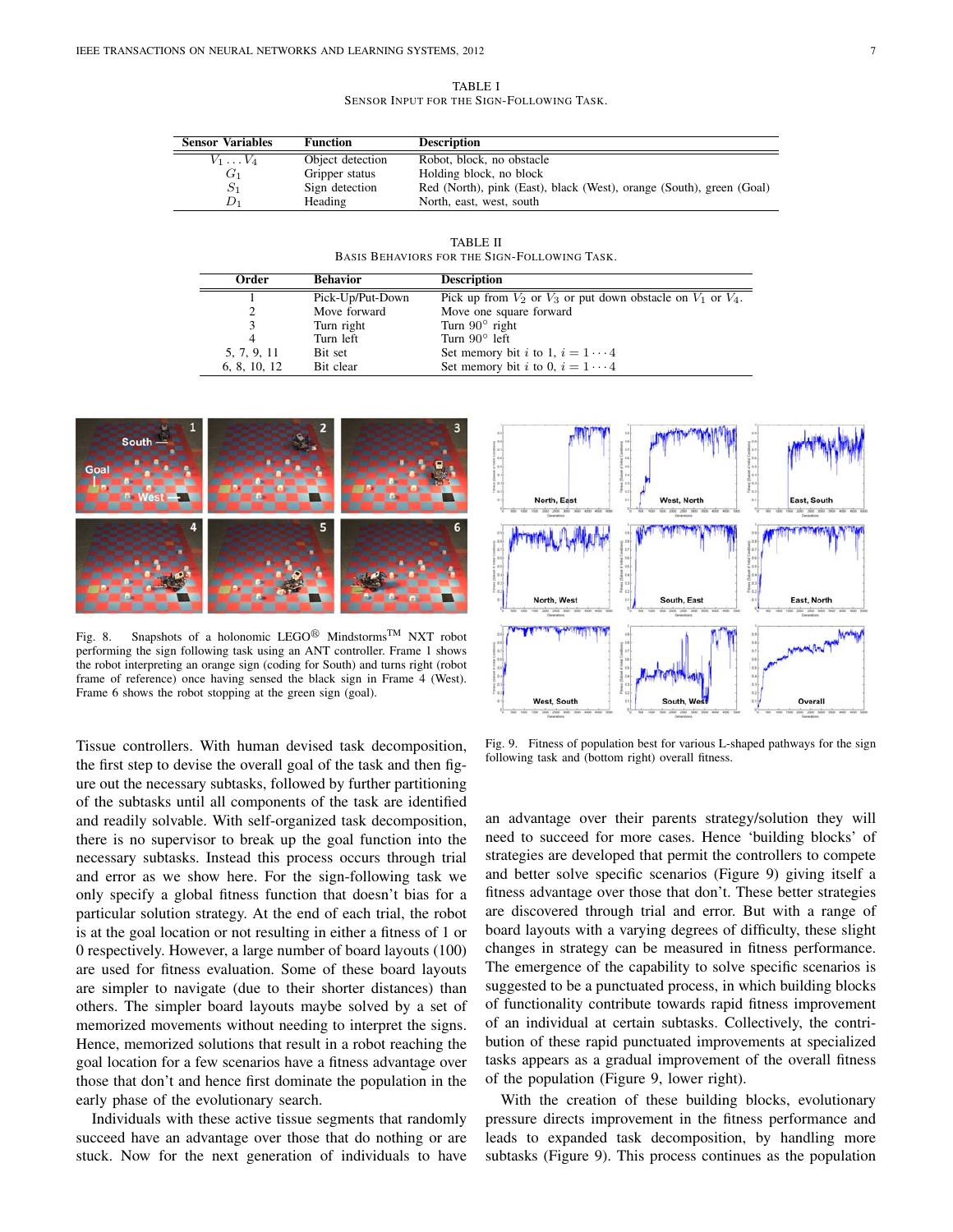converges to a desired solution. The resultant task decomposition strategy is not as intuitive or simple to decipher in part because there exists redundant (neutral) components that have no appreciable effect on solving the task.

Analysis of the activity of an ANT controller that solves the sign-following task with a fitness of 0.94 is shown in Figure 10. Figure 11 shows the board layout. The robot is initially located beside a sign but is facing South. In this scenario the robot is unable to detect the sign beside it due to the limited range of the vision sensors (see layout in Figure 6).



Fig. 10. Tissue Topology and neuronal activity of a select number of decision neurons. These decision neurons in turn select (excite into operation) motor control neurons within its diffusion field.

The ANT controller performs a series of right turns, until the robot is able to detect the first sign. A memory bit (memory bit 2) is set to 1, indicating the controller has switched from 'sign searching' mode to 'sign following' mode. Once the first sign is detected, the robot moves forward until the second sign is detected and proceeds to turn left. Along the way the controller picks up and puts down obstacles from the pathway towards the sides. The robot then proceeds to move forward until the goal sign is reached and stops. The output behaviors trigged by the ANT controller is found to have corresponding decision neurons as shown in Figure 10. The decision neurons and corresponding motor neurons that are activated for each subtask, such as interpreting signs, picking/putting down obstacles, switching from sign-searching to sign-following are distributed within the tissue. These centers of activity appear to be independent, decentralized modules that activate or are inhibited depending on sensory cues.

# V. ANALYSIS

In this section we analyze the capabilities of the ANT controller to understand the effects of its topology on task performance.



Fig. 11. Experiment layout for the sign following task showing trajectory of the robot from starting position to the goal location.

## *A. Effect of Neural Regulation and Coarseness*

Figure 12 shows the evolutionary performance of the ANT topology (for the sign following task), along with ablated topologies for a range of coarseness (diameter of chemical concentration field). The intention in this set of experiments is to determine the role of both coarseness and superpositioning of coarse chemical fields in the overall performance of ANT. It should be noted that both of these features affect the regulatory functionality within ANT and is thus indicative of the role of neural regulation in evolution.



Fig. 12. Effect of coarse-coding neuro-regulation for the sign-following task (population best, averaged over 60 EA runs, 5000 generations). Error bars indicate standard deviation.

What is evident is that when the decision neurons are always active (neural regulation turned off), the controllers show a substantial drop in evolutionary performance compared to ANT with neural regulation turned on and this appears invariant to the coarseness parameter. None of the controllers evolved a solution with fitness of 1.0 when neural regula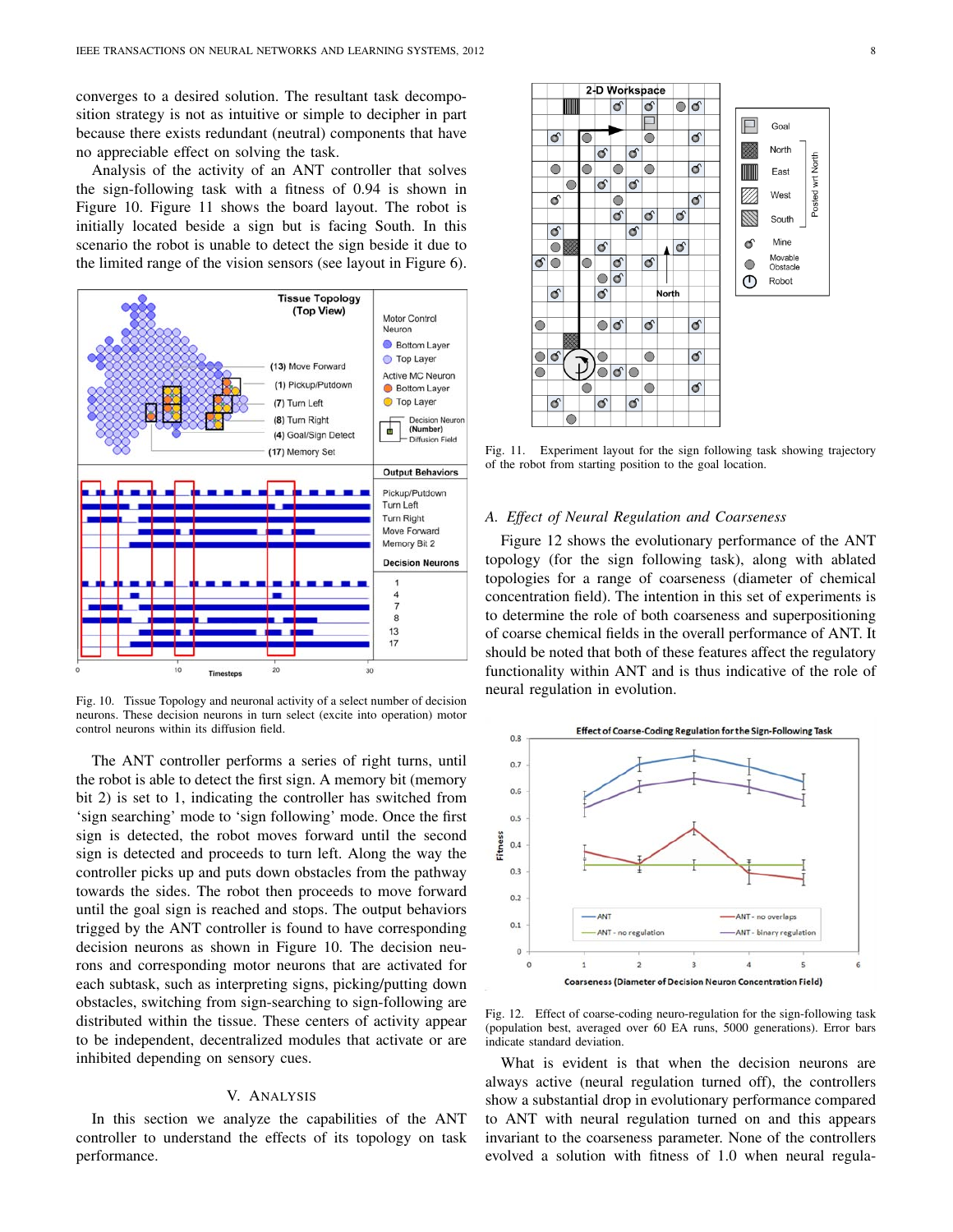tion is turned off and all the neurons remain active after development. This is equivalent to a fully expressed, variablelength topology and hence lacks any mechanism to selectively shut-off components of the phenotype during its lifetime. Next, we compare the performance with decision neurons able to perform neural regulation, but by disabling neurons selected from multiple overlapping concentration fields. This is to ascertain the role of coarse coding in the regulatory process. It is expected that with increased coarseness, more overlaps of concentration field would occur, given fixed tissue topology and thus more neurons will be inhibited. At the other extreme, with fine concentration fields, chance of overlap will be less but selection of neurons will be disparately distributed, hence it will be improbable to select groups of contiguous/interconnected neurons. For this optimum level of coarseness, while coarse coding interactions are inhibited, coarse selection fields will nevertheless select local clumps of interconnected neurons.

Significantly improved performance is evident when no restrictions are imposed on the overlapping concentration fields. For binary regulation, concentration of neurotransmitter chemicals has an upper bound thresholded to 1. This would result in selection of more neuron ensembles, as the threshold would result in a greater number of ties for the maximum concentration. As with other population coding methods, this approach offers greater redundancy; the information is distributed among multiple neurons but individual selection fields are more prone to alteration/damage because the concentration fields cannot be further strengthened beyond the upper bound.

### *B. Effect of Number of Synaptic Interconnections*

In this section, we compare the effect of number of synaptic connections on learning tractability. Instead of having 9 neurons from layers l−1 connect to l as described in Section III.A, we vary this number from 4 to 36 to understand the effect of number and layout of synaptic connections between neurons. With increased number of synaptic connections, the number of weights associated with each neuron is greater. This in turn increases the weight search space. Figure 13 shows the fitness performance of population best at the end of 5000 generations of evolutionary training.

We note the fitness is at a maximum when there is 9 interconnected neurons between layers and the coarseness diameter is 3 (covering 9 neurons). This trend is observed when varying the number of interconnected neurons between 4 and 36 and further observed in Figure 13, where we note the maximum appears to be constant for increased number of interconnections and matching coarseness. The fitness is maximized when the coarseness diameter matches the number of interconnected neurons and drops steadily when too many or too little are selected. This result indicates that the topology benefits from selecting motor control neurons in a neighborhood that are feeding into a single output neuron. When the selection field of a decision neuron is smaller than the range of the interconnections, then fewer neurons connecting to the same output neuron is selected simultaneously. This indicates that the process is benefitting from parallel selection of neurons. In other words, the topologies benefit from selecting

multiple motor control neurons in a neighborhood that feed into a single output. With a coarse selection field, not all of these neurons will behave as intended in accomplishing certain subtasks. However this wide selection still permits a few that may have the intended behavior in being activated, providing an advantage to individuals with these behaviours over those that don't. Similarly when too many motor control output neurons are selected, the system is less precise in controlling (masking) the flow of signals from one layer to another due to spatial crosstalk [5]. Under this condition, the system requires one or more decision neuron concentration fields to be activated in unison to select for a finer volume. What is interesting to observe is that the system benefits from 'over' selecting motor control neurons than under selecting. This again supports our observation that selecting as many motor neurons in parallel from similar signal sources, helps the tissue effectively evaluate the behaviors of groups of motor neurons.



Fig. 13. Effect of coarseness (diameter of decision neuron concentration field) and interconnections between motor control neurons layers on fitness for the sign following task (population best, averaged over 60 EA runs, 5000 generations).

The graph in Figure 14 shows that ANT is largely unaffected by an increase in the number of synaptic connections. This result is expected because the coarse-coding regulatory approach can effectively mask the noisy signals and transmit the required signals cues. These results suggests that with effective masking done through coarse-coding regulation, the evolutionary search process can find incrementally better phenotypes towards a solution.

## *C. Effect of Number of Neurons Initialized*

The effect of initial number of neurons on fitness is important consideration when training neural networks because earlier works in the field have cited the need to start with a few neurons that *complexifies* through evolutionary selection [25]. Having to start evolutionary training of a neural network controller with a few neurons for a new task is disadvantageous.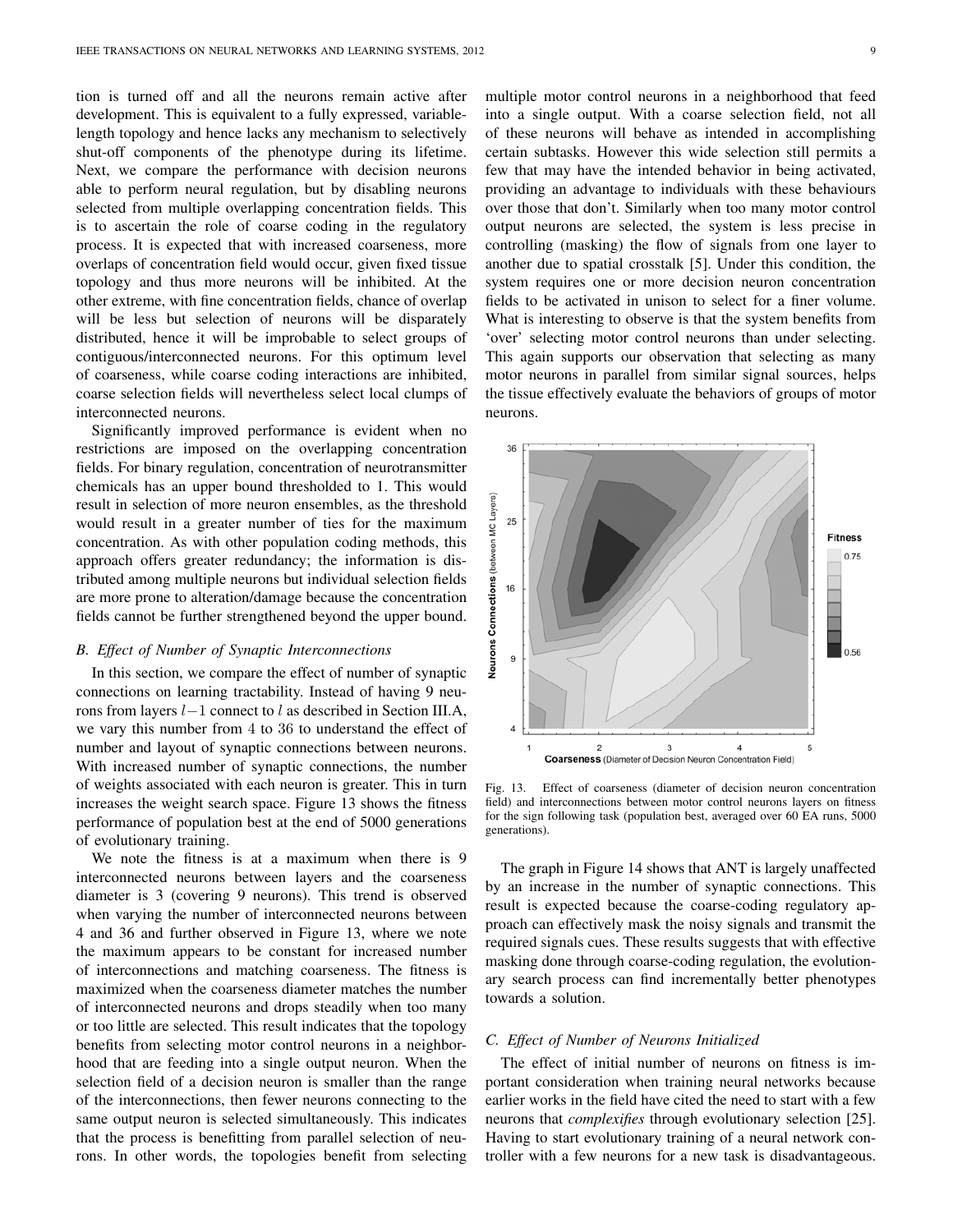

Fig. 14. Effect of coarseness (diameter of decision neuron concentration field) on maximum fitness found (population best, averaged over 60 EA runs, 5000 generations). Error bars indicate standard deviation.

Innovative traits acquired from training for one task cannot possibly be reused for training on another similar task thus limiting the full benefits of a modular system. Ideally, components in a modular system can be reused and hence be available for use on different tasks. Figure 15 shows the performance of the full ANT architecture in comparison with the coarse-coding regulatory functionality turned off for different dimensions of decision neuron concentration fields. The results suggest ANT has good scalability. Initializing the tissues with a large number of neurons as shown does not reduce its learning tractability. Initializing with too few neurons reduces fitness, because it takes longer for the slow evolutionary directed development process to add the necessary number of neurons. Hence, over specifying the number of neurons during initialization maybe beneficial, ignoring software implementation constraints on a conventional computer such as memory usage and CPU cycles.



Fig. 15. Effect of number of motor control neurons initialized on fitness (population best, averaged over 60 EA runs). Error bars indicate standard deviation.

Furthermore, turning off the coarse-coding regulatory functionality, we find the controllers stagnate at a low fitness value, unable to evolve a desired solution. Increasing the number of interconnected neurons further decreases fitness at which the population stagnates. With increased number of neurons specified, it is expected to take longer to tune weights of all the neurons that will be functionally active and 'mask out' the noisy neurons. With too many neurons to start with, the system is unable to find incrementally better phenotypes towards a desired solution, thus leading to stagnation. However, the coarse coding regulatory approach can effectively mask and turn off a large number of neurons in one step. This enables the system to functionally work like a small topology, but with the advantage of using a reservoir of unexpressed neurons.



Fig. 16. Number of active output neurons per basis behavior (left) and robustness ( $R_p$ )  $p = 0.004$  (right) during evolutionary training for the signfollowing task.

The advantage with ANT is the topology can better reconfigure itself compared to regular neural networks. But how does ANT manage to increase its robustness to mutational damage? Figure 16 (left) shows the number of output neurons per behavior for the best individual of an ANT population averaged over 60 runs and Figure 16 (right) shows the robustness of the best individual according to the following metric:

$$
R_p = \frac{f - \hat{f}_p}{f} \tag{5}
$$

where  $R_p$  is the robustness of an individual to point mutations with probability p, f is fitness of an individual and  $\hat{f}_p$  is the average fitness of an individual after being applied with point mutations with probability p. The results show that  $R_p$ decreases for ANT controllers as its converging towards a solution indicating as suggested earlier the controllers are more plastic to mutational change during early phases of evolution and increase in robustness as its converging towards a solution. Figure 16 (left) show a steady increase in the number of neurons per output behaviors. This suggests there is increased degeneracy as the populations converges towards a solution. Comparing the correlation of the two curves in Figure 16, we obtain -0.95, indicating a strong negative correlation between the robustness metric and number of output neurons. This suggests that ANT controllers manage to increase their robustness to mutational damage by incorporating redundant or degenerate functionality into their structure.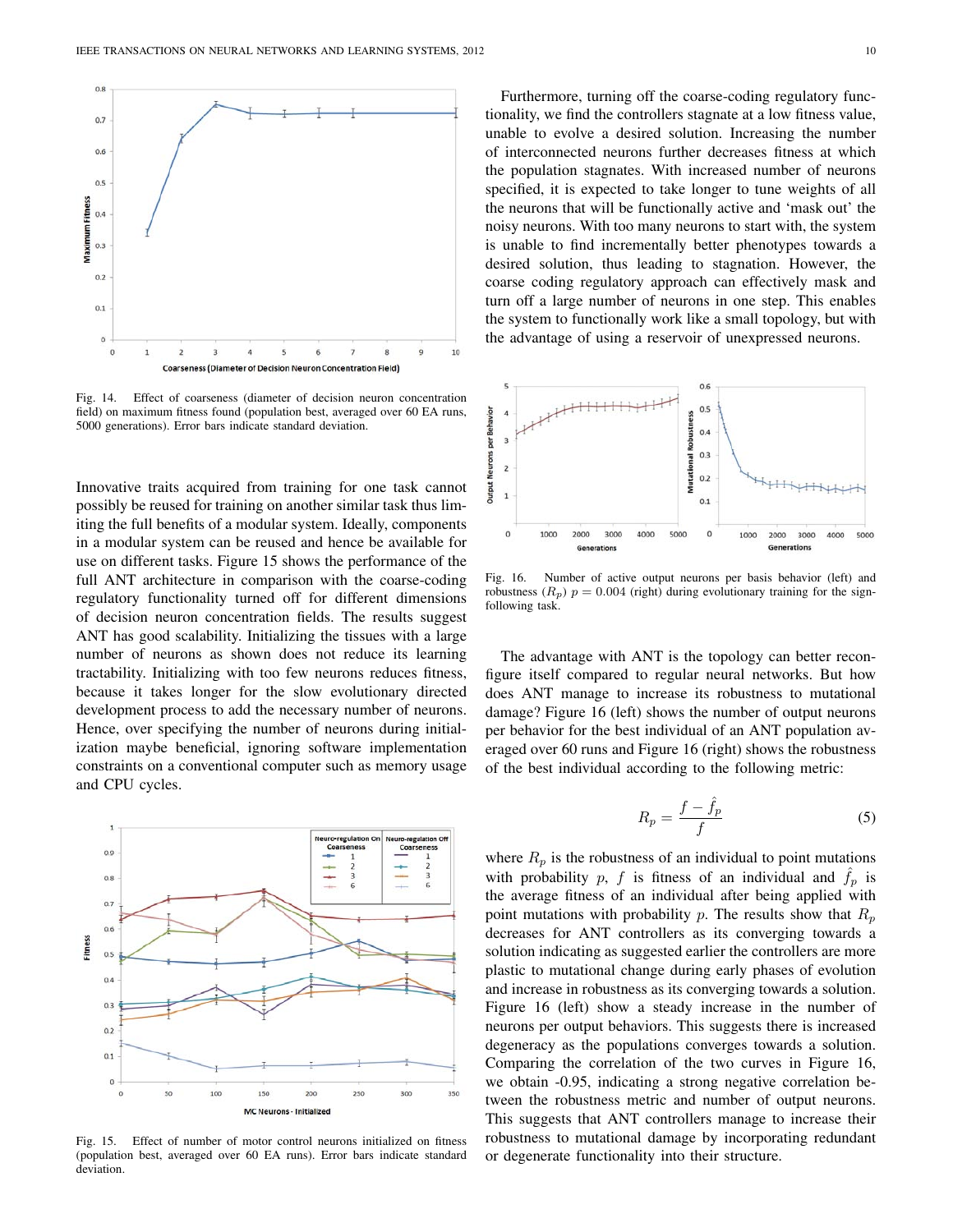# VI. DISCUSSION

We present and analyze ANT, a neural network topology and regulatory scheme that addresses one of the critical challenges in machine learning, namely learning intractability when faced with high dimensional search spaces. The technique finds solutions to the sign following task, where other standard neural network techniques are shown to fail. ANT is able to solve the difficult sign following task due to its neuro-regulatory approach, that enables dynamic activation and inhibition of networks neurons within the tissue through coarse-coding. This functionality enables the tissue to be plastic (exploratory) during early phases of an evolutionary search to find innovative traits. Once innovative traits are acquired, these traits are effectively retained and protected from deleterious mutations through increased degeneracy and redundancy of functional modules. Regular neural networks are found unable to explore and retain innovative traits during early phases of evolutionary search, resulting in premature search stagnation resulting in intractability.

In a scenario where there is little domain knowledge of the task at hand and where the objective of the task is clear and quantifiable, then learning strategies that creatively solves a task through task decomposition is beneficial. By creative, we mean methods that defy intuition and are not conventional. For the sign following task, we find conventional fixed and variable topology neural network controllers are unable to solve this task. This critical component of ANT that enables solving these harder tasks is through this coarse-coding regulatory approach. This coarse-coding regulatory approach performs self organized task decomposition as we have shown here by segmenting the task based on sensory inputs and outputs to different modules. These modules evolve necessary traits to solve subtasks consisting of specific scenarios at a time and that are combined providing an incremental improvement in overall fitness through a 'building-block' approach (Section V.B).

This technique facilitates finding novel solutions to a given task and that is not explicitly specified by the fitness function. For the sign following task, this includes functionality such as switching from 'sign-searching' to 'sign-following', correctly interpreting the signs from the robot-frame of reference, moving obstacles out of the way and correctly stopping at the goal sign. Key areas within an ANT solution controller that accomplishes this functionality have been identified and the capabilities have been validated on hardware.

The critical component of ANT is the coarse-coding regulatory scheme. The scheme enables one to many selection of neurons in the tissue where one bit flip in a decision neuron gene can select or disable many motor neurons. This we hypothesize facilitates effective exploration (through numerous activation and inhibitions) of different segments of the tissue. This is beneficial in the early stages of evolution, where the system affords more risk and can attempt to find strategies that are promising based on a fitness advantage. This approach facilities both competition and cooperation. Where multiple selection fields overlap and select the same network of neurons, it is cooperation, where multiple selection fields select different networks of neurons with different functionality results in competition. This competition-cooperation dynamics has different purposes at different times in the training process. In the early stages, competition is beneficial to sample and find effective solution strategies. Later, when the population converges towards a desired solution strategy, cooperation appears to dominate, helping to keep the individuals robust to mutation.

It's not enough that a network topology scheme solves a desired task, it needs to be scalable and extensible to facilitate learning a whole variety of tasks, to have practical merit. What is promising about the ANT approach is that it shows good scalability, based on our studies, with increased number of neurons and interconnections. Increasing the number of interconnections between neurons and selection field in tandem, we find that the maximum fitness remains nearly constant. This capability has additional practical merits, because the approach is not sensitive to parameters such as interconnection and number of neurons initialized.

We note that the ANT controllers not only evolve towards solving a given task, but acquire traits that increase its robustness to mutations. The controllers evolve effective means of acquiring innovative traits, followed by methods to retain and protect them. This as mentioned earlier occurs in a incremental, 'building-blocks' approach based on evidence of task decomposition in punctuated steps (Section V.B), increased robustness and degeneracy of the tissue controllers (Section VI.D). The system benefits from increased plasticity to mutational changes early in the evolutionary search process, but can reconfigure itself to increase its robustness. Once key building blocks are acquired, the population needs to effectively retain and protect them from deleterious mutations. Our results suggests that the controllers accomplish this by evolving degenerate or redundant modules that can increase their robustness to deleterious mutations.

## VII. CONCLUSION

The "Artificial Neural Tissue" (ANT) framework has been presented and successfully applied to the sign-following task. ANT is shown to find solutions to the sign-following task, where other standard neural network approaches are shown to fail. ANT produces solutions to the harder sign-following task through emergent (self-organized) task decomposition that requires only a global fitness function, a set generic basis behaviors and inputs be specified. ANT is able to solve this hard task due to its ability to dynamically activate and inhibit networks of neurons within a tissue using a coarse coding approach. The controllers evolve to solve subsets of a given task through trial and error in punctuated steps. In combination, the controllers solve the task in an incremental manner. This ability to dynamically activate and inhibit networks of neurons enables the controllers to be (plastic) exploratory during early phases of evolution to effectively acquire innovative traits. Once the necessary traits are acquired, the controllers evolve to protect these innovations from deleterious mutations. Analysis of the ANT solution controllers indicate areas of specialization develop, with functionality distributed within a tissue. The